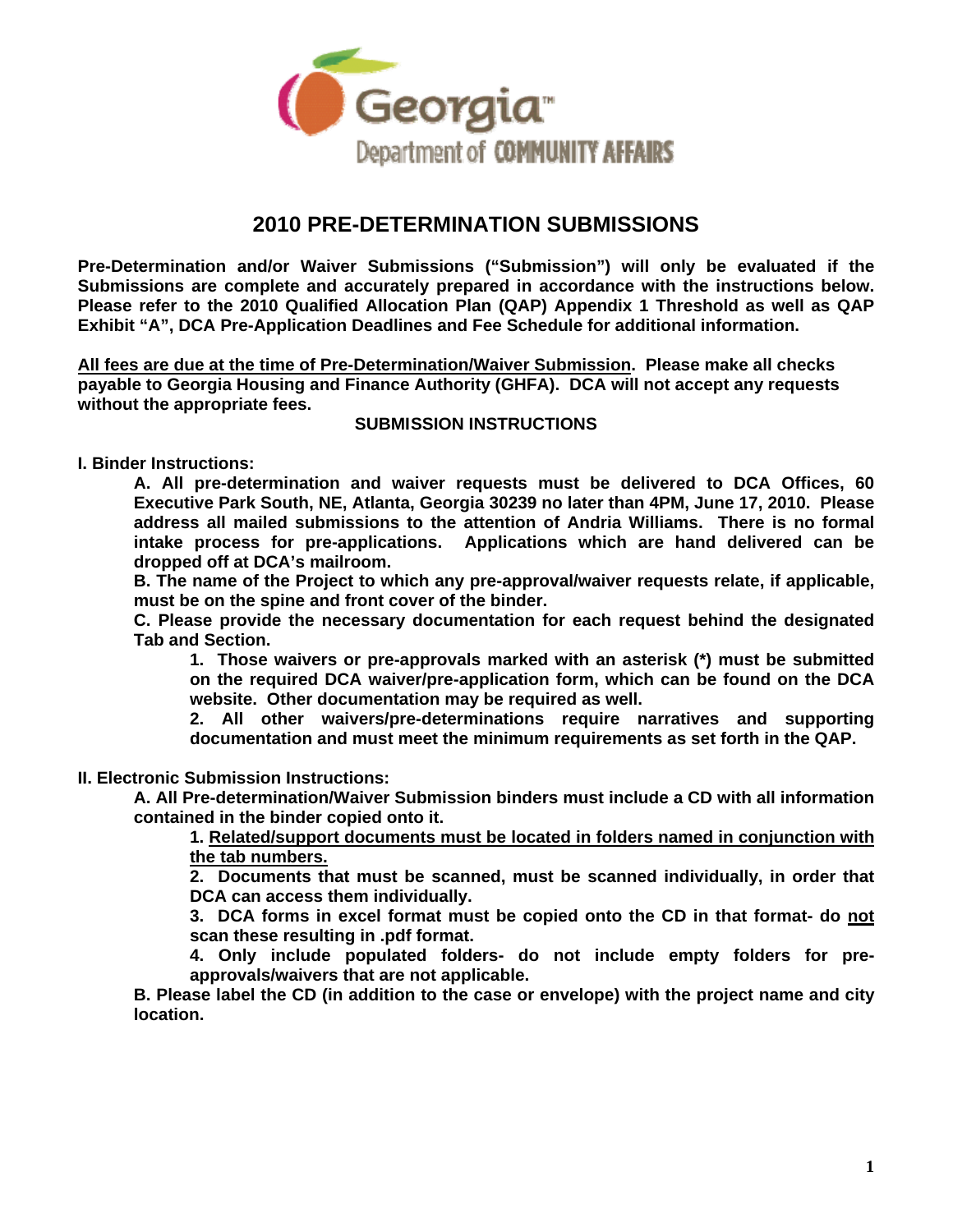

**Date Submitted:** *(For DCA Purposes)* 

## **2010 PRE-DETERMINATION/WAIVER SUBMISSION FORM REQUIRED TABLE OF CONTENTS**

| <b>Contact Name:</b>          |                                                            |                           |                 |                        |
|-------------------------------|------------------------------------------------------------|---------------------------|-----------------|------------------------|
| <b>Address:</b>               |                                                            |                           |                 |                        |
| Phone:<br>Fax:                |                                                            |                           |                 |                        |
| Email:                        |                                                            |                           |                 |                        |
| <b>Proposed Project Name:</b> |                                                            |                           |                 |                        |
| <b>TAB</b>                    | <b>Pre- Determination/Waiver Requested</b>                 | <b>Fees</b><br><b>Due</b> | <b>Deadline</b> | <b>Included</b><br>(X) |
|                               | Section 1: Architectural                                   |                           |                 |                        |
| 1                             | Architectural Standards Waiver*                            | \$1,500                   | June 17, 2010   |                        |
| $\overline{2}$                | Amenities Pre-Approval*                                    | \$1,500                   | June 17, 2010   |                        |
|                               |                                                            |                           |                 |                        |
|                               | <b>Section 2: Underwriting</b>                             |                           |                 |                        |
| 3                             | Payment and Performance Bond Waiver                        | \$1,500                   | June 17, 2010   |                        |
| $\overline{\mathcal{A}}$      | <b>Operating Expense Waiver*</b>                           | \$1,500                   | June 17, 2010   |                        |
| 5                             | Tenancy Characteristic Pre-Approval                        | <b>NONE</b>               | June 17, 2010   |                        |
| 6                             | HOME Loan Consent Request* (Nonprofits)                    | \$500                     | June 17, 2010   |                        |
|                               | HOME Loan Consent Request* (For Profits/Joint<br>Ventures) | \$1000                    | June 17, 2010   |                        |
|                               | <b>Section 3: Experience</b>                               |                           |                 |                        |
| $\overline{7}$                | Performance Workbook*                                      | <b>NONE</b>               | June 17, 2010   |                        |
|                               | Experience Waiver*                                         | \$1,500                   | June 17, 2010   |                        |
|                               | Experience Determinations*                                 | <b>NONE</b>               | June 17, 2010   |                        |
| 8                             | <b>Probationary Participation</b>                          | \$1,500                   | June 17, 2010   |                        |
| 9                             | Probationary Experience Participation                      | <b>NONE</b>               | June 17, 2010   |                        |
|                               |                                                            |                           |                 |                        |
|                               |                                                            |                           |                 |                        |
|                               |                                                            |                           |                 |                        |

**TOTAL FOR THIS REQUEST: \$\_\_\_\_\_\_\_\_\_\_\_\_\_\_\_**